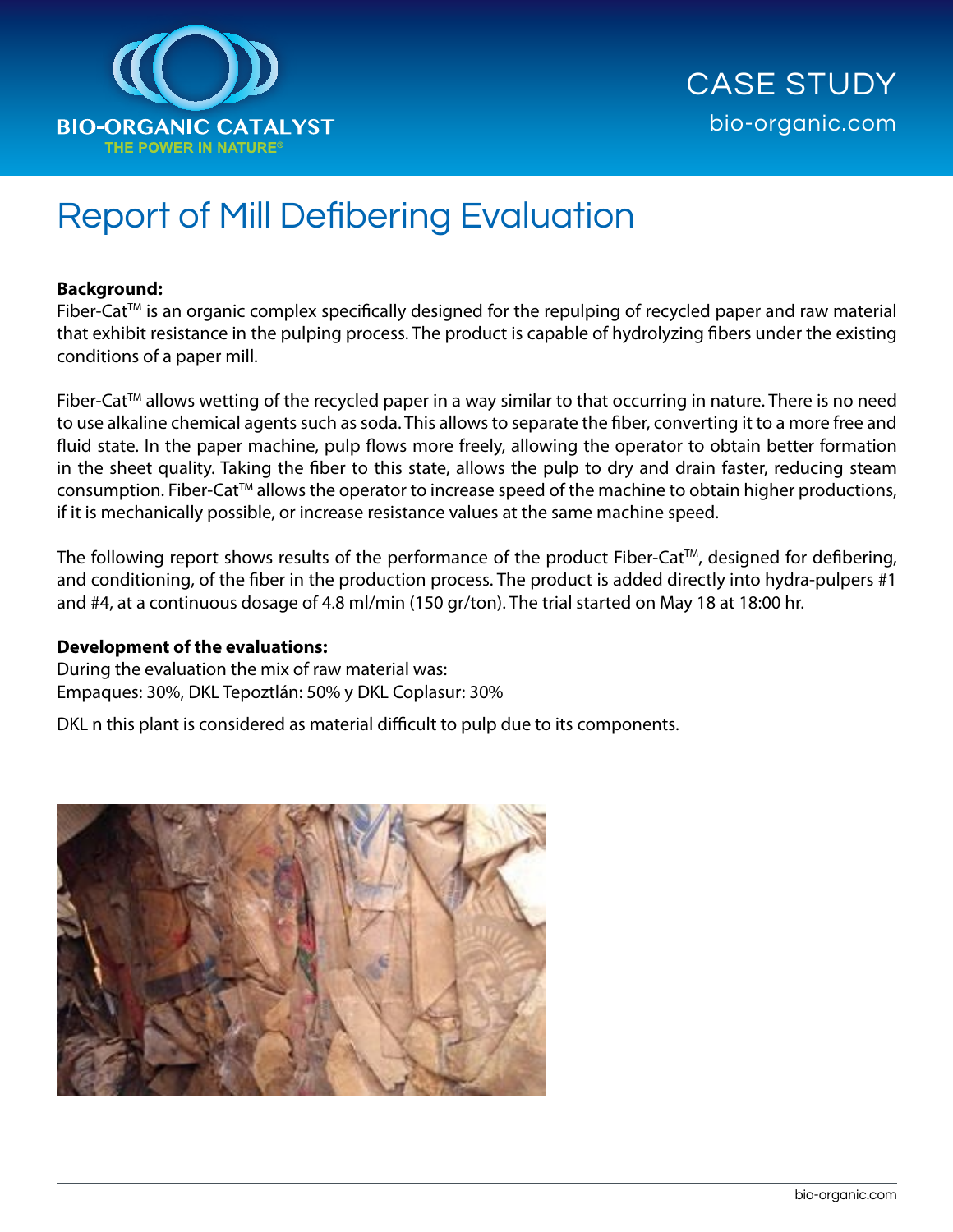|             |          | Fiber % | Trash% | Humidity% |
|-------------|----------|---------|--------|-----------|
| No product  | $may-18$ | 13.42   | 24.12  | 62.46     |
| <b>NTFC</b> | $may-18$ | 10.18   | 24.98  | 64.84     |
| <b>NTFC</b> | $may-18$ | 11.21   | 16.83  | 71.96     |
| <b>NTFC</b> | $may-18$ | 6.22    | 26.01  | 67.77     |
| <b>NTFC</b> | $may-19$ | 6.14    | 15.08  | 78.78     |
| <b>NTFC</b> | $may-19$ | 4.24    | 42.91  | 52.85     |
| <b>NTFC</b> | $may-19$ | 4.12    | 23.86  | 72.02     |

## Graphics of performance



Grafico 1.0 SCT



Grafico 1.1 Tear test in machine direction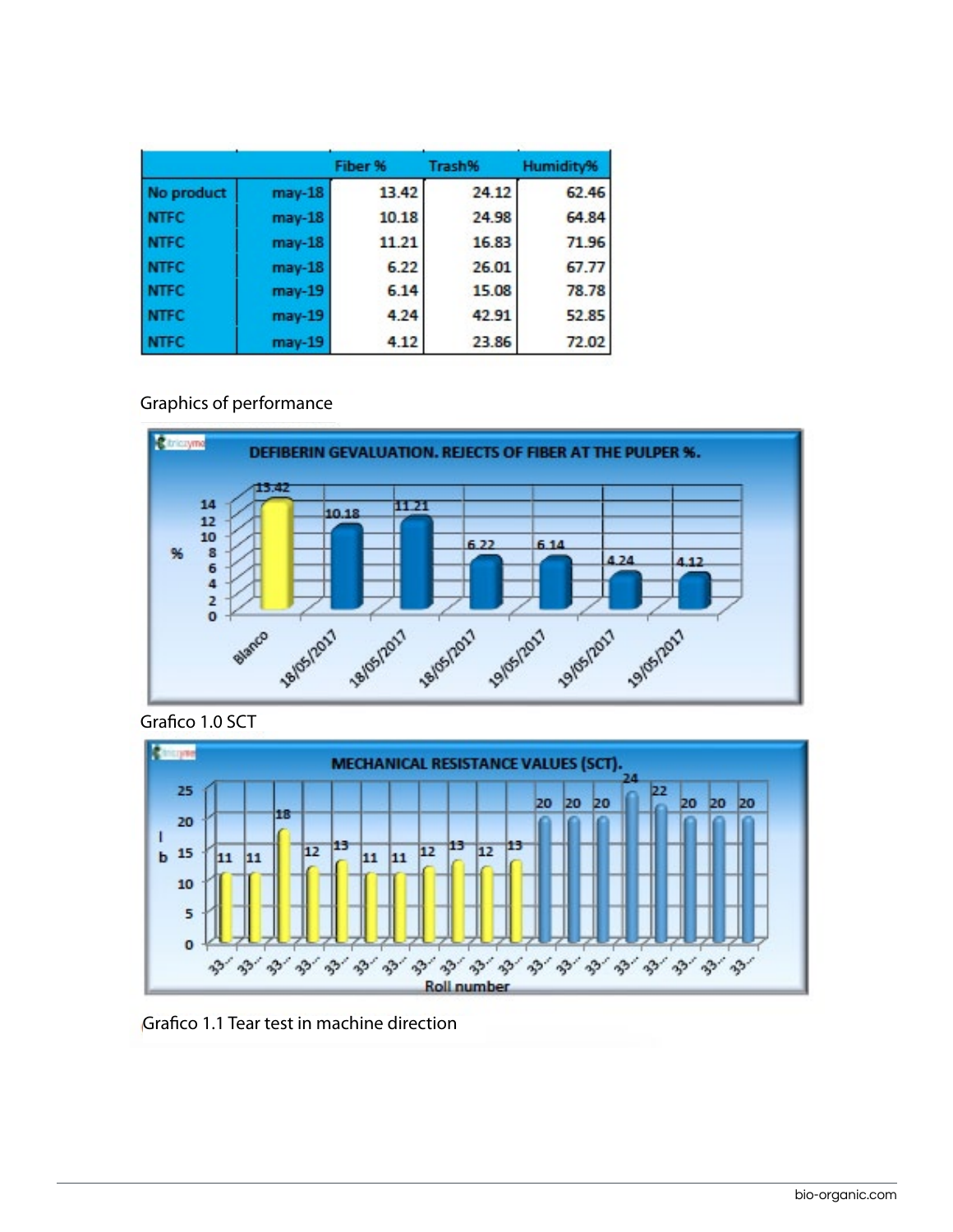

Grafico 1.2. Tear test in transversal direction.



Grafico 1.3. Freeness Tank 2.



Grafico 1.4. Freeness Elevated box.